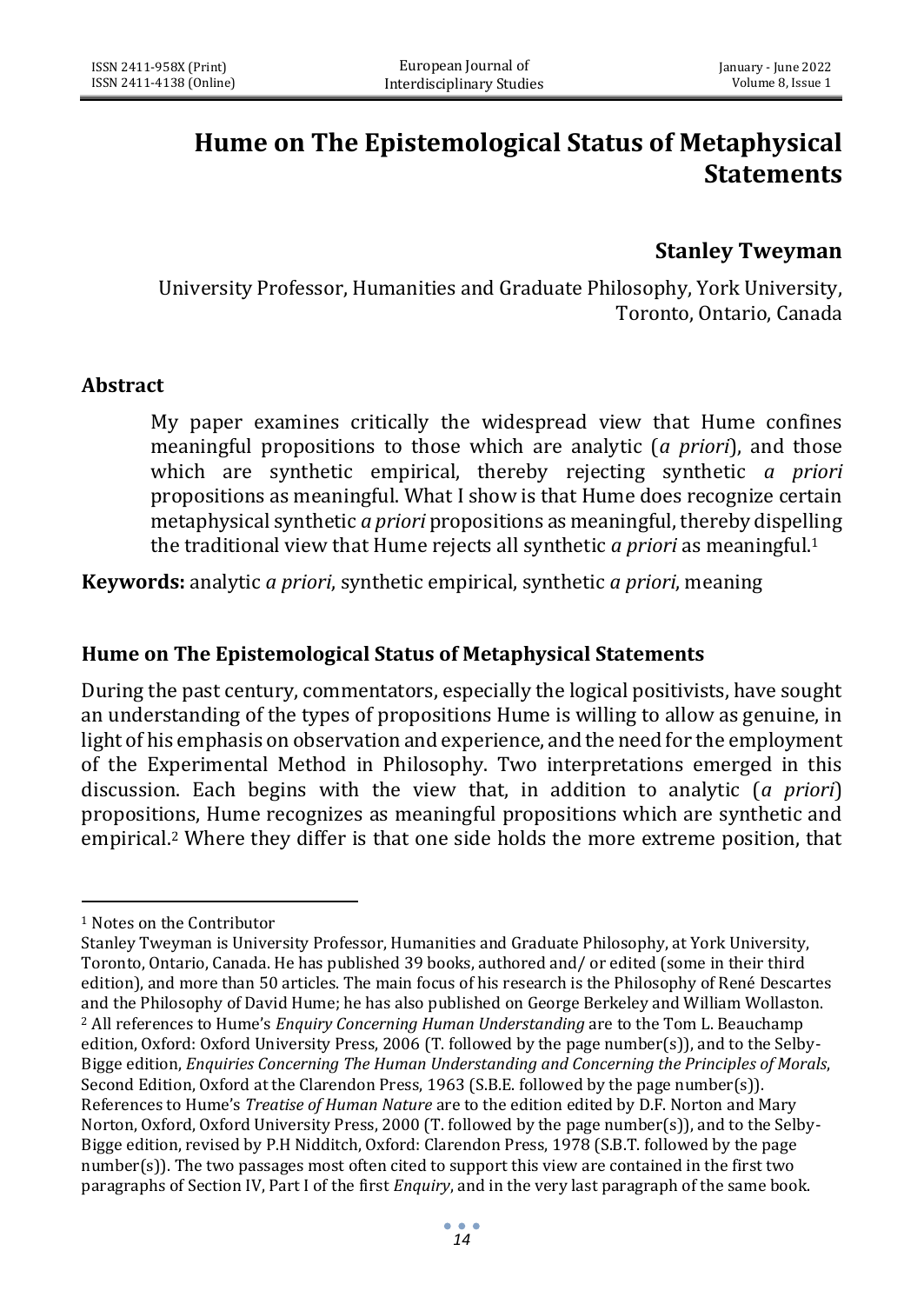Hume holds that there are no synthetic *a priori* propositions,<sup>1</sup>whereas the other group insists that synthetic *a priori* propositions are misleading and meaningless, inasmuch as no means of verifying them is possible;<sup>2</sup> and consequently, they are pseudoproposition. What these views have in common is that both maintain that Hume's critique of his opponents - especially the rationalists, when they are doing metaphysics - is carried out by rejecting any proposition which purports to be both synthetic and *a priori*. I will attempt to establish that both views are mistaken in that, on the basis of what he says, Hume must admit a class of metaphysical propositions which are synthetic and *a priori*, and meaningful. If the views of Macnabb and Ayer are mistaken, then a reinterpretation is in order of the last paragraph of Hume's *First Enquiry*, cited by A.J. Ayer in defence of his position on Hume, and which I set out in the third footnote in this article.

I will now show that both views mentioned above are fundamentally mistaken, inasmuch as on the basis of what he says, Hume must admit a class of metaphysical propositions which is synthetic and *a priori*, and meaningful.<sup>3</sup>

For the purposes of this paper, I will make the well - known assumption that all propositions can be divided into those which are analytic and those which are synthetic; and that every proposition is either *a priori*, or empirical or *a posteriori.*  The meanings of these four classifications will also be offered along traditional lines. Accordingly, I hold that a proposition is empirical if, in order to verify it, some recourse to observation is required. If, on the other hand, no observation or series of observations can be employed to verify a proposition, solely because it would be impossible, even in principle, to verify it in this way, then the proposition in question is *a priori.* Therefore, to make out whether an *a priori* proposition is true or false, something other than recourse to observation is required.

Further, a proposition is analytic if it can be made out to be true by apprehending the meanings of the terms involved, or if it has been deduced from other propositions

<sup>1</sup> For example, D.G.C. Macnabb in *David Hume—His Theory of Knowledge and Morality* (Blackwell, 1951) writes: "Hume's contention is that no *a priori* propositions are synthetic, all *a priori* are analytic, all synthetic propositions are empirical" (p.46).

<sup>2</sup> See, for example, A. J. Ayer's *Language, Truth, and Logic* (Dover Publications, Inc., New York, 1946), pp. 31, 35, 53-54. On page 54, Ayer writes: "Of Hume, we may say not merely that he was not in practice a metaphysician, but that he explicitly rejected metaphysics. We find the strongest evidence of this in the passage with which he concludes his *Enquiry Concerning Human Understanding*. "If", he says, "we take in our hand any volume; of divinity or school of metaphysics, for instance; let us ask, DOES IT CONTAIN ANY ABSTRACT REASONING CONCERNING QUANTITY OR NUMBER? No. DOES IT CONTAIN ANY EXPERIMENTAL REASONING CONCERNING MATTER OF FACT AND EXISTENCE? No. Commit it then to the flames: for it can contain nothing but sophistry and illusion". (E.211; S.B.E.165) Ayer comments that this is but a rhetorical version of his own thesis that a sentence which does not express either a formally true proposition or an empirical hypothesis is devoid of literal significance? Ayer, therefore, regards Hume as holding the logical positivist position in regard to the meaning of sentences. <sup>3</sup> This is not to say that Hume regards all metaphysical synthetic *a priori* propositions to be meaningful. More on this toward the end of this article.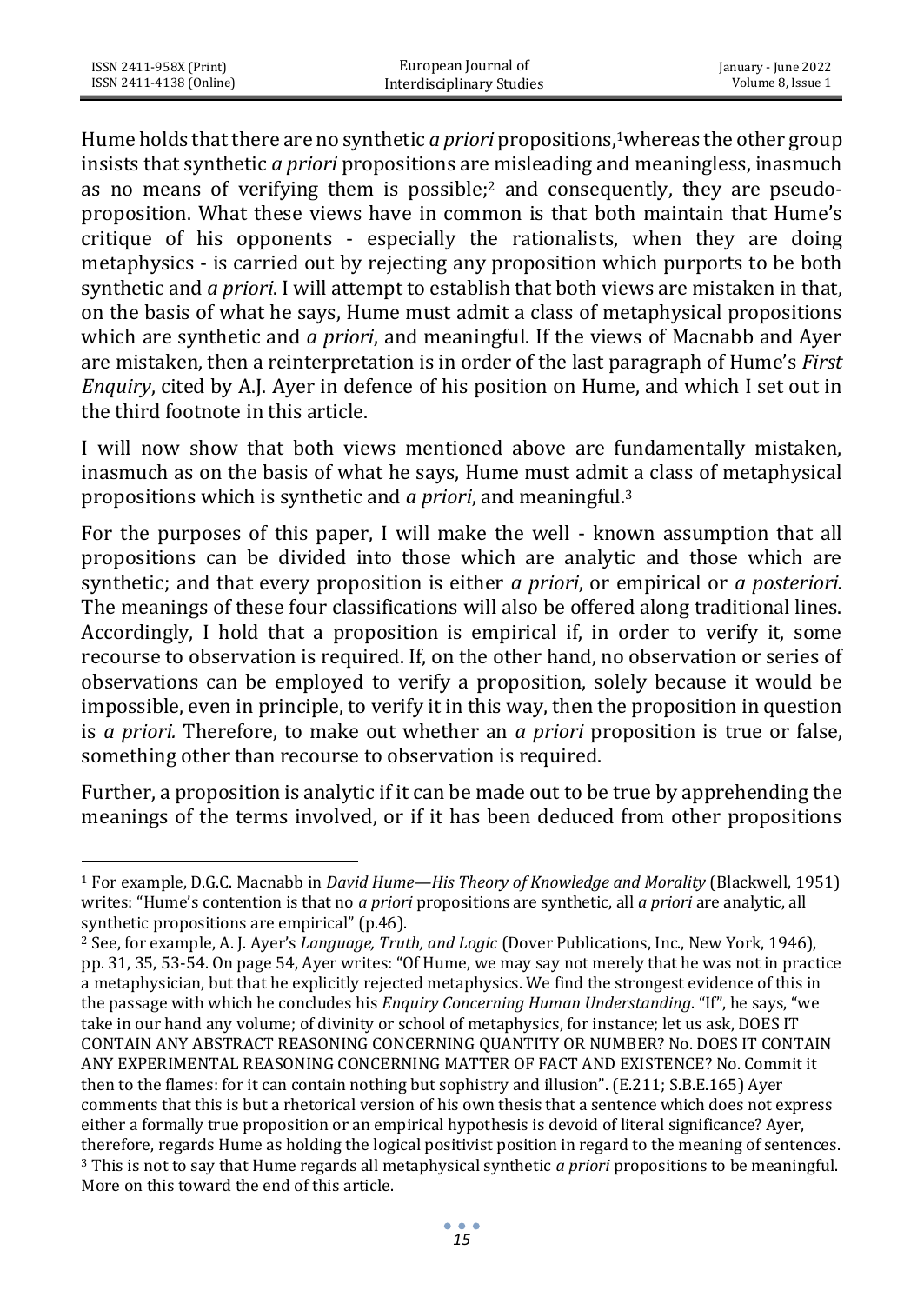which have been so verified. Since all analytic judgements are verified without recourse to experience, all analytic judgements must be *a priori.* If, even after one has apprehended the meaning of a proposition, further steps would be required to verify it, then the proposition is synthetic.

Having now delineated three major propositional categories - the possibility of analytic empirical propositions having been shown to be impossible - I now turn to Hume's writings to see where these three classifications can be employed.

In the *Enquiry Concerning Human Understanding*, Hume restricts propositions concerning the relations of ideas to Geometry, Algebra, and Arithmetic, and "in short, [to] every affirmation which is either intuitively or demonstratively certain." (E.108; S.B.E.25) Such propositions can be discovered by thought alone, "without dependence on what is anywhere existent in the universe", and as a result, "though there never were a circle or triangle in nature, the truths demonstrated by Euclid would forever retain their certainty and evidence". (E.108; S.B.E.25) An example of a proposition of this type which is intuitively certain is 'a triangle is not a square', and one which is demonstratively certain is 'the square on the hypotenuse is equal to the sum of the squares on the other two sides'. (E.209; S.B.E.163) To determine whether a proposition concerns the relations of ideas, we need only determine whether the contrary is contradictory. Now, it is this contention of Hume's which reveals that such propositions are analytic, since the criterion he has set out has application only in virtue of the meanings of the terms involved. Those propositions which are verified intuitively are immediately apprehended and gain our assent. However, others are not immediately seen by the mind, and, therefore, they require additional propositions (premises) before their truth is seen. And since the propositions to be demonstrated are analytically true, the premises employed in demonstrating their truth must be of the same nature.

Propositions concerning matters of fact are not verified in the same manner. The contrary of every matter of fact is still possible, and "we should in vain, therefore, attempt to demonstrate its falsehood". (E.108; S.B.E.26) How, then, do we acquire knowledge of matters of fact? According to Hume, there are three possible means, depending on the type of problem with which we are concerned.

In certain cases, we can have recourse to the "present testimony of the senses" (E.108; S.B.E.26), and here, clearly, Hume is thinking of verifying propositions through direct observation, as, for example, that the sun is now shining, or that I am angry. That is, included in this category are matters of fact which are external to the observer or states of her/ his own consciousness, and the propositions concerning these can be confirmed or confuted by an immediate observation or observations. Now, it often happens that the propositions concerning matters of fact can no longer be verified by direct observation. Nevertheless, Hume holds that such propositions may be verified, provided that we can recall an observation of what they are about.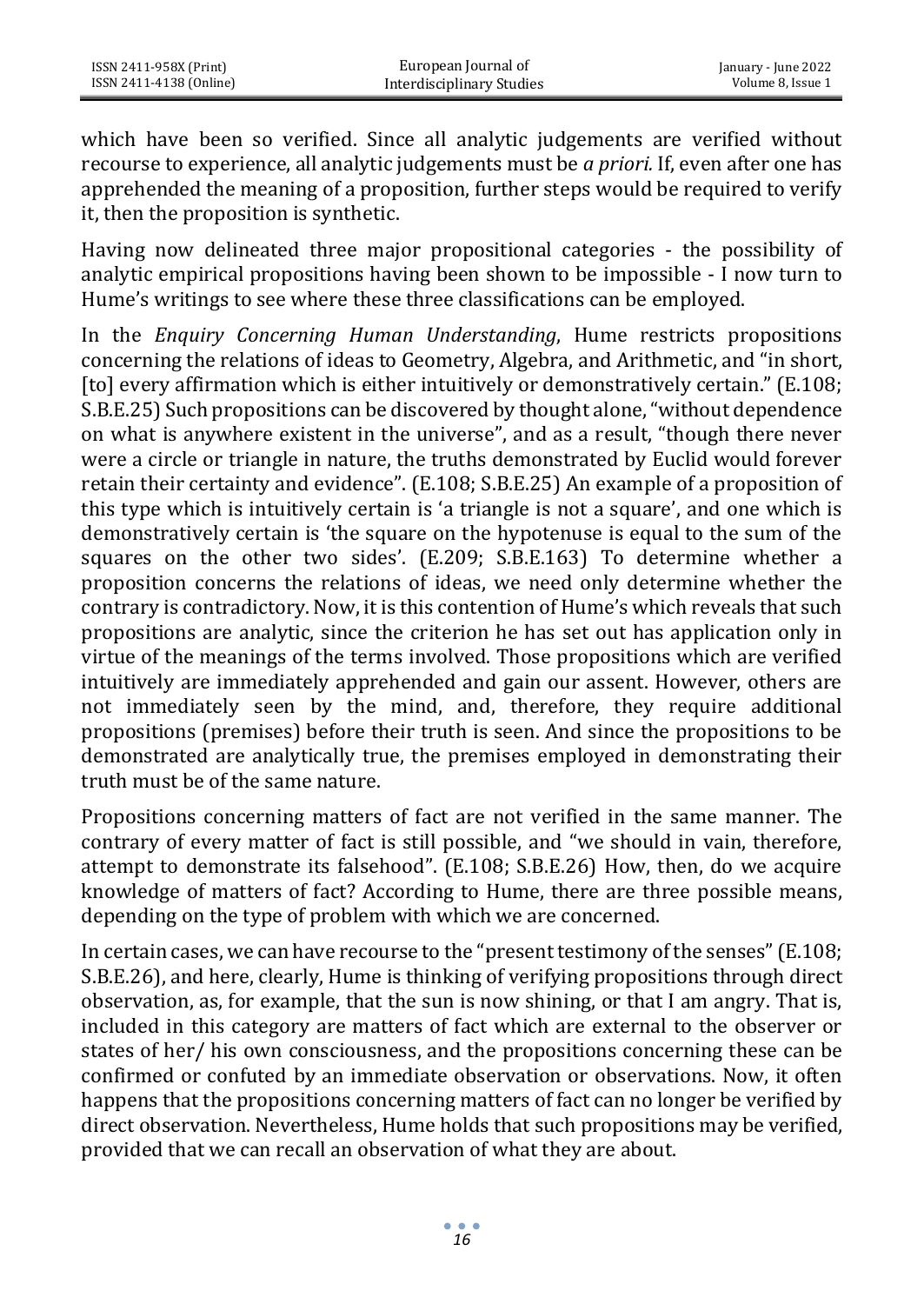| ISSN 2411-958X (Print)  | European Journal of       | January - June 2022 |
|-------------------------|---------------------------|---------------------|
| ISSN 2411-4138 (Online) | Interdisciplinary Studies | Volume 8. Issue 1   |

Hume's main concern is with determining what evidence, if any, we have for apprehending the truth or falsity of propositions for which we do not have the direct evidence of the senses. To this question, he answers, first, that I can know a matter of fact which I myself have not observed if I know that it is connected by the relation of cause and effect with some matter of fact which I have observed. For example, if I observe footprints in the sand, then I can be said to know that some other human being was present here at some time in the past. In addition, Hume asserts that, if I am to know that two facts are connected by this relation, I can do so only through the aid of my own past experience. That is, the only legitimate evidence I can acquire for assenting to a causal proposition is to have found objects like the ones I now believe to be connected causally to have been constantly conjoined in the past. Therefore, for Hume, the only tribunal available to us for settling questions of fact is observation and experience. And as such, he holds that, in principle, the types of propositions we have been discussing can be known to be true or false. Further, from what was said earlier, it is clear that all the propositions concerning matters of fact discussed thus far must be classified as being both synthetic and empirical, since they cannot be verified by attending to the meanings of the terms involved, but only be having recourse to observation and experience.

It is to this point that philosophers such as D.G.C. Macnabb and A. J. Ayer maintain that Hume is willing to go in determining the range of meaningful propositions. To see that this cannot be Hume's position, we must now push our inquiry concerning the causal relation even further.

As we have seen, reasonings concerning matters of fact are founded on the relation of cause and effect, and the foundation of such reasonings is experience. But Hume now asks for the foundation of all conclusions from experience, and he warns that this question "may be of more difficult solution and explanation", and that "even after we have experience of the operations of cause and effect, our conclusions from that experience are *not* founded on reasoning, or any process of the understanding" (E.113; S.B.E.32).

We must first get clear on what it is that Hume is asking; and it is this. We know nothing of the powers or forces which may reside in objects. All that is ever present to us are the sensible qualities which objects possess. But even in the light of our ignorance, whenever we observe objects with sensible qualities resembling those of objects observed in the past, we assume that they also have similar secret powers "and expect that effects, similar to those which we have experienced, will follow from them" (E.114; S.B.E.33). In effect, the problem resolves itself into determining how we move from 'I have found that such an object has always been attended by such an effect' to 'I foresee, that the other objects, which are, in appearance, similar, will be attended with similar effects' (E.114; S.B.E.34); although Hume also poses the problem by asking by what argument or faculty we arrive at the conclusion that the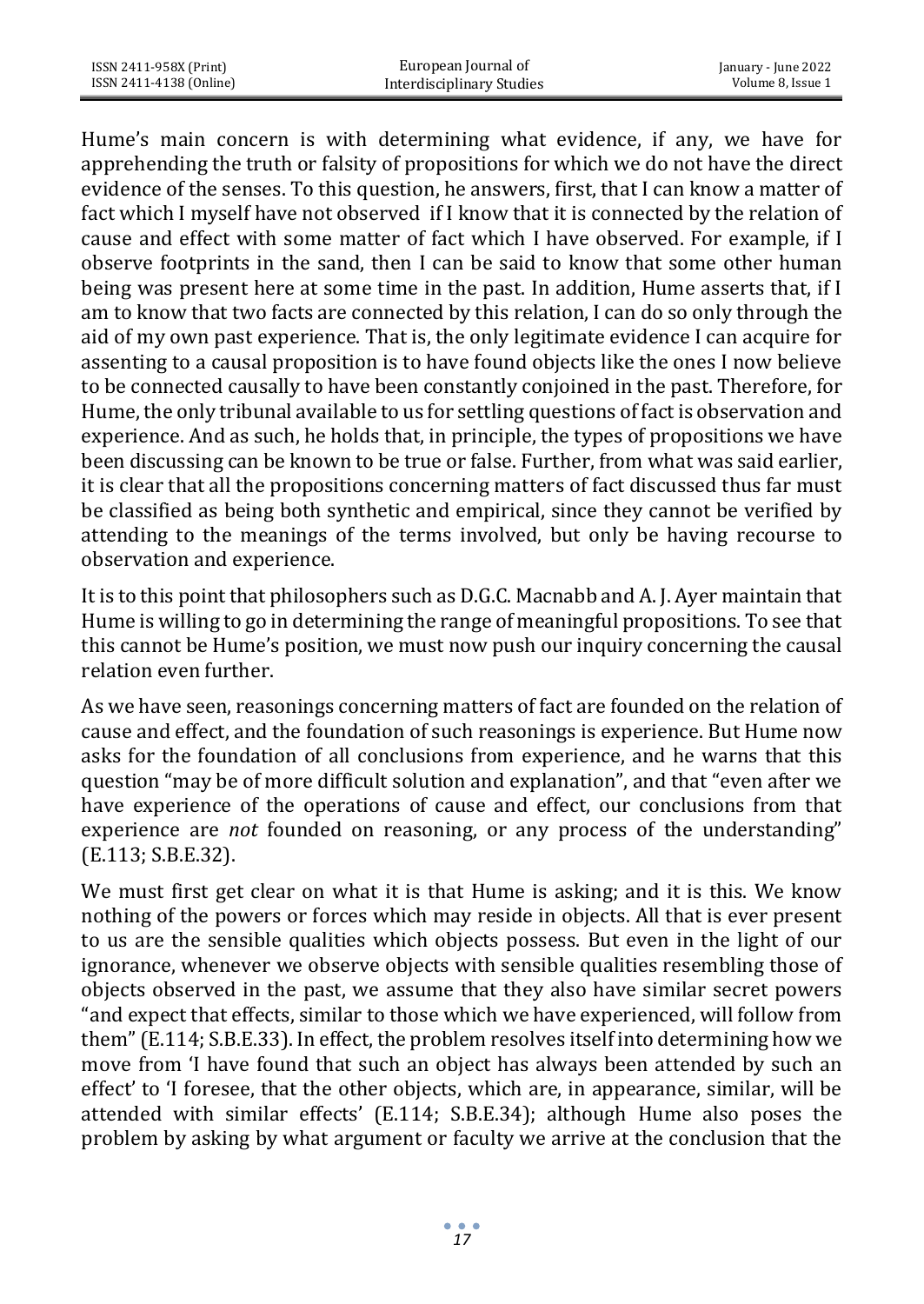future will resemble the past (E.117; S.B.E.37), and that similar powers will be conjoined with similar sensible qualities (E.117; S.B.E.36).<sup>1</sup>

Concentrating initially on the first formulation of the problem, Hume points out that, since the validity of the inference between these two propositions can be doubted, the connection between these two propositions cannot be intuitive. Nor can there be any demonstration of the conclusion we draw, since "it implies no contradiction that the course of nature may change" (E.115; S.B.E.35). Since we are able to assert without contradiction that the course of nature may change, the proposition that the future will resemble the past cannot be a tautology. Hence, this proposition must be synthetic in nature.

Perhaps, then, the inference between the two propositions in the first formulation is 'experimental'. But Hume shows that it is also not in this way that the inference is made. "To say it is experimental is begging the question. For all inferences from experience suppose, as their foundation, that the future will resemble the past, and that similar secret powers will be conjoined with similar sensible qualities - It is impossible, therefore, that any arguments from experience can prove this resemblance of the past to the future; since all these arguments are founded on the suppositions of the resemblance" (E.117; S.B.E.37-38).

Accordingly, we find in Hume's philosophy that the proposition that the future will resemble the past does not fit into the analytic - synthetic empirical mould which commentators such as Macnabb and Ayer hold is to be found there. In fact, the last passage quoted above makes our belief in the past as a standard for the future to be one which is requisite if we are to acquire empirical knowledge. That is, this belief that the future will resemble the past is ultimately seen to be a principle of the possibility of empirical knowledge - an expression anticipatory of Kant's philosophy.

Other passages offered by Hume lend further evidence to such an interpretation. For example, after concluding that we come to believe that the future will resemble the past through the influence of Custom, Hume adds:

Custom, then, is the great guide to human life. It is that principle alone which renders our experience useful to us. Without the influence of custom, we should be entirely ignorant of every matter of fact beyond what is immediately present to the memory and senses. We should never know how to adjust means to end, or to employ our natural powers in the production of any effect. There would be an end of all action, as well as of the chief part of speculation. (E.122-123; S.B.E.45)<sup>2</sup>

<sup>1</sup> Hume is not always clear on the exact relationship between these formulations, and believes himself justified in selecting whichever formulation best suits his purpose. For our purposes here, the same method will be adopted.

<sup>2</sup> This custom or habit is the same one which Hume cites as leading us to believe that objects related as cause to effect are necessarily connected. (See, for example, E.144-145; S.B.E.75, T.92, 111; S.B.T.134, 165.)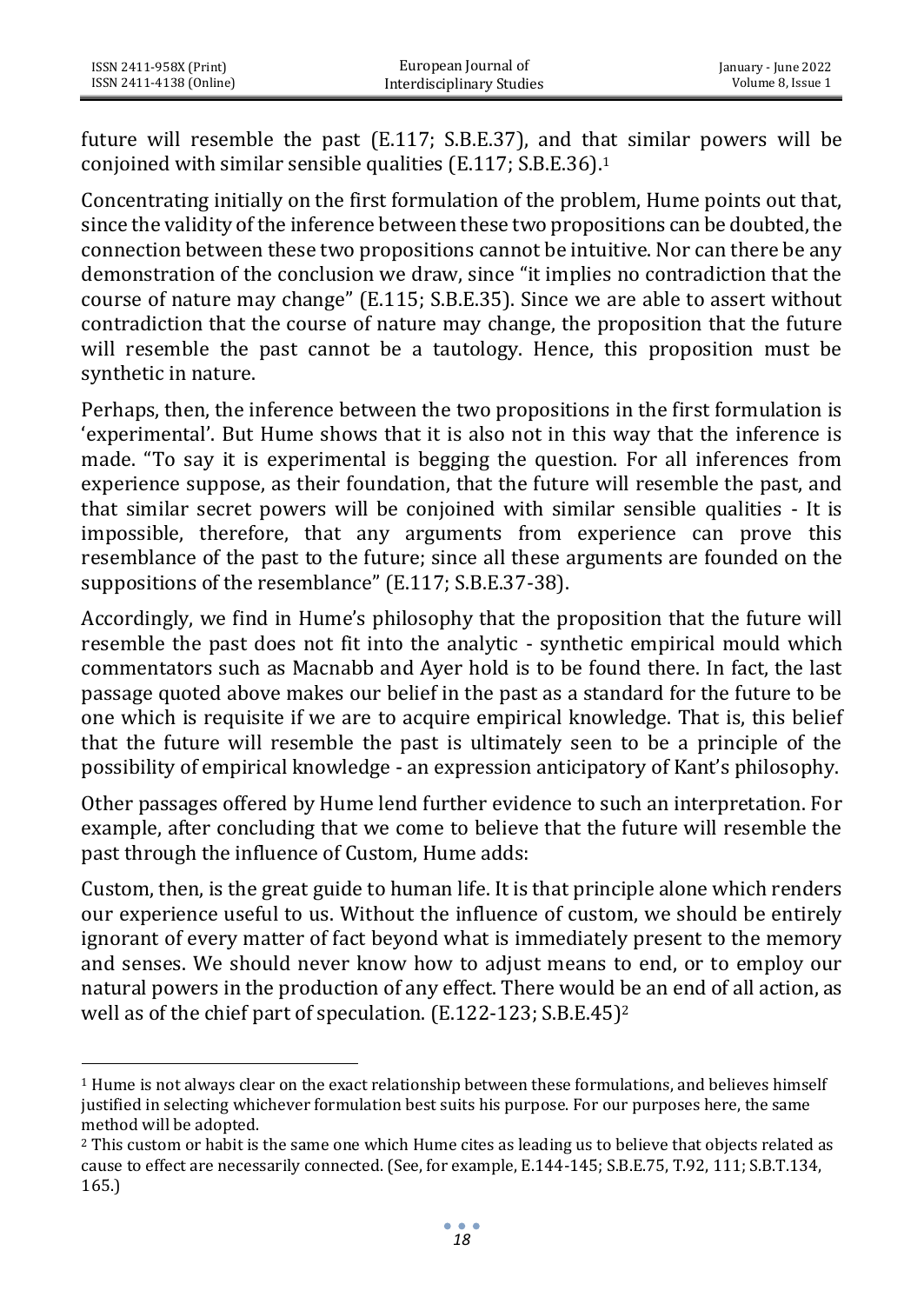I stated earlier that in this article the assumption would be made that every proposition is either analytic or synthetic, and either *a priori* or empirical. Now, since experience has been ruled out as a means of verifying the proposition that the future will resemble the past, the proposition must be non-empirical, that is, it must be *a priori.* And since its being analytic or tautological has also been ruled out, it follows that it must also be synthetic. In short, we have come upon a synthetic *a priori*  proposition in Hume's philosophy.

It may be objected here that the proposition that the future will resemble the past is not *a priori,* since the basis for our belief in this proposition is custom or habit which is acquired from repeated experience. But this objection can have no force here. Custom, for Hume, explains how certain propositions, and the belief which attends them, come to be generated. But Custom cannot explain the specific character of such propositions as synthetic and *a priori*, given that Custom has no role to play in the process of verification. In fact, the enigmatic aspect of the proposition that the future will resemble the past is that no means of verifying it is available to us. However, Hume's contention is that, precisely because of its character and the important role it plays in our lives, its veracity is something to which we must always consent: no speculative argument, nor any experience, can for long dissuade us of its truth. Unlike all synthetic empirical propositions, it is both, in practice and in principle, intrinsically unverifiable.<sup>1</sup>

Nature will always maintain her rights, and prevail in the end over any abstract reasoning whatsoever - and that principle (Custom) will preserve its influence as long as human nature remains the same. (E.120; S.B.E.41)

One matter remains to be dealt with here. As we have seen, the passage which is most often cited to support the contention that Hume holds that only analytic propositions and those pertaining to empirical matters of fact are genuine propositions is to be found in the last paragraph of the *First Enquiry*. Clearly, therefore, if the contention of this paper is correct, then a reinterpretation of this passage is required. The passage reads as follows:

When we run over libraries, persuaded of these principles, what havoc must we make? If we take in our hand any volume; of divinity or school metaphysics, for instance; let us ask, DOES IT CONTAIN ANY ABSTRACT REASONING CONCERNING QUANTITY OR NUMBER? No. DOES IT CONTAIN ANY EXPERIMENTAL REASONING CONCERNING MATTER OF FACT AND EXISTENCE? No. Commit it then to the flames: for it can contain nothing but sophistry and illusion. (E.211; S.B.E.165)

<sup>1</sup> To see that this is so, one need only imagine the most extreme case of a lack of uniformity in the universe, namely chaos, and speculate on how we would react to it. It is clear that in such a universe we would merely expect further irregularities rather than question the veracity of our belief that the future will resemble the past. In fact, the expectation of further irregularities is itself dependent upon our belief in the conformity of the future to the past.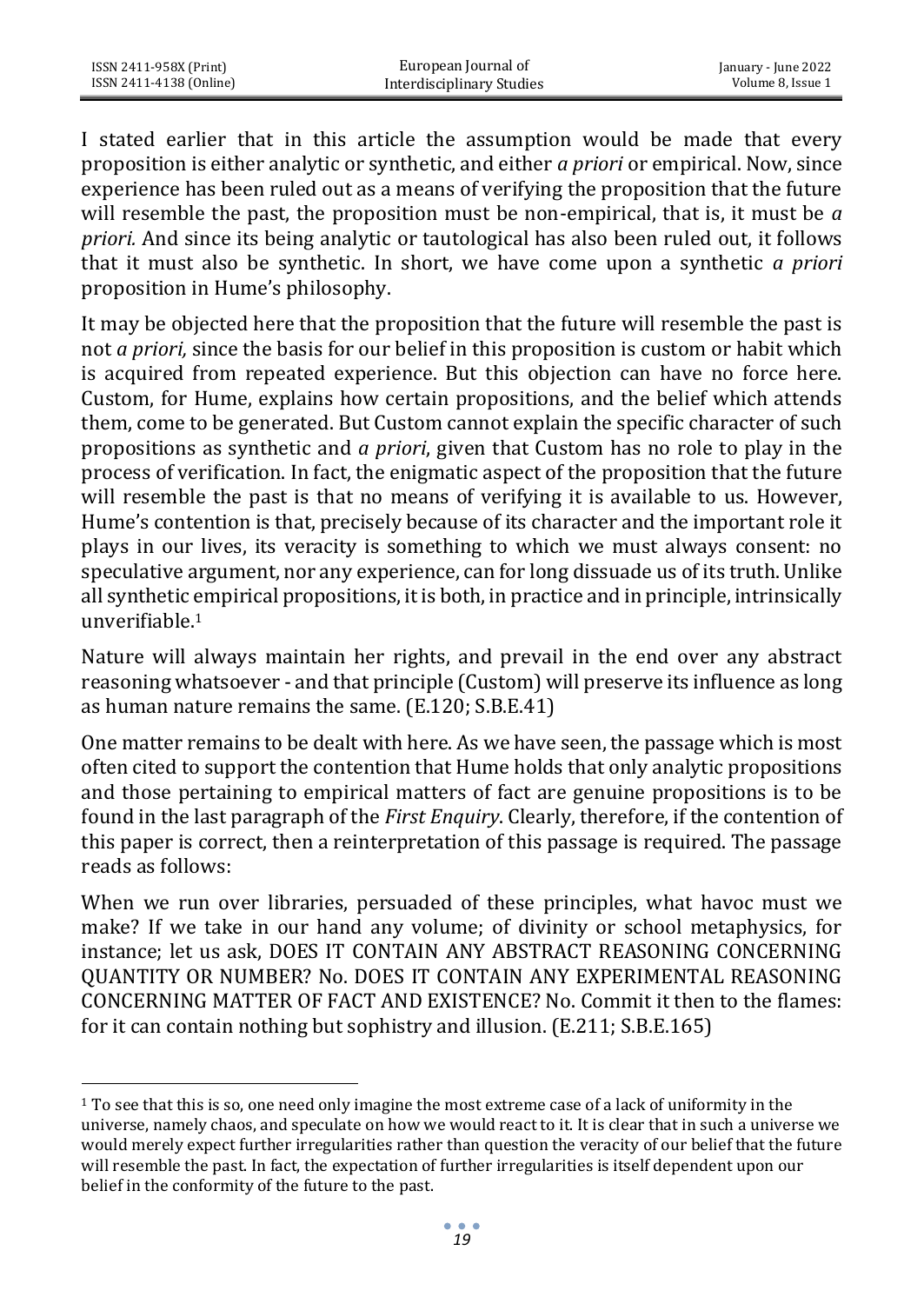When dealing with this passage, commentators often lose sight of the context in which it is provided. For this paragraph sums up Hume's answer to the question raised two pages earlier, namely, "what are the proper subjects of science and enquiry?", that is, when is it appropriate to engage in reasoning? But it does not follow that, because our reasonings may be fruitfully employed solely with respect to quantity or number (relations of ideas) and matters of fact and existence, that these two realms provide the only genuine propositions. On the contrary, all that does follow is that it is only in these two realms that reasoning can serve a justificatory function. It is still possible that what we cannot justify or verify, namely, certain metaphysical propositions which are both synthetic and *a priori,* may be genuine and meaningful. And so it is with the proposition that the future will resemble the past: although we all do, and must, believe in it, we find that no process of reasoning ever can support our belief in it. Hence, what Hume wants committed to the flames are volumes which are concerned with attempting to reason about, or verify, propositions which are not the proper objects of science and inquiry. How could such volumes not but contain 'sophistry and illusion'? In short, the final paragraph is not concerned to outline the scope of genuine propositions, but rather is concerned with the types of propositions about which our reasonings can be concerned. Therefore, Hume has not ruled out the possibility that there are genuine propositions which are both synthetic and *a priori* in nature. And if the analysis presented here is correct, then Hume must accept certain synthetic *a priori* propositions as genuine propositions, in the sense that, without believing in them, empirical knowledge would, for us, be impossible.<sup>1</sup> Each of these beliefs is such that "Nature has doubtless esteem'd it an affair of too great importance to be trusted to our uncertain reasonings and speculations". (T.125; S.B.T.187)

A metaphysical proposition which is endorsed by Nature Hume holds to be genuine and meaningful, even though the proposition is synthetic and *a priori*. Synthetic *a priori* propositions which are not so endorsed, Hume rejects as meaningless. But even these meaningless propositions Hume divides into two groups. The first of these consists of those which are necessary to satisfy, at least temporarily, the conflicting claims of reason and imagination. Such is the case with those asserting the existence of souls and substance. The act of the mind here is called 'feigning', and the object of belief is entitled a 'fiction'. The 'feigning' and resultant 'fiction' take place when we ascribe an identity to our successive perceptions, and suppose ourselves possessed of an invariable and uninterrupted existence through the whole course of our lives. Hume illustrates this with how we come to believe in the identity of plants and animals. He explains that we have a distinct idea of an object that remains invariable and uninterrupted through a period of time (identity or sameness), and we have a distinct idea of several different objects existing in succession and connected together

<sup>1</sup> The other beliefs of this sort which Hume discusses are our belief in the Principle of Causality, our belief in the continued and independent existence of body, and our belief in a continuing self. Following Norman Kemp Smith, these beliefs are often referred to 'natural beliefs'.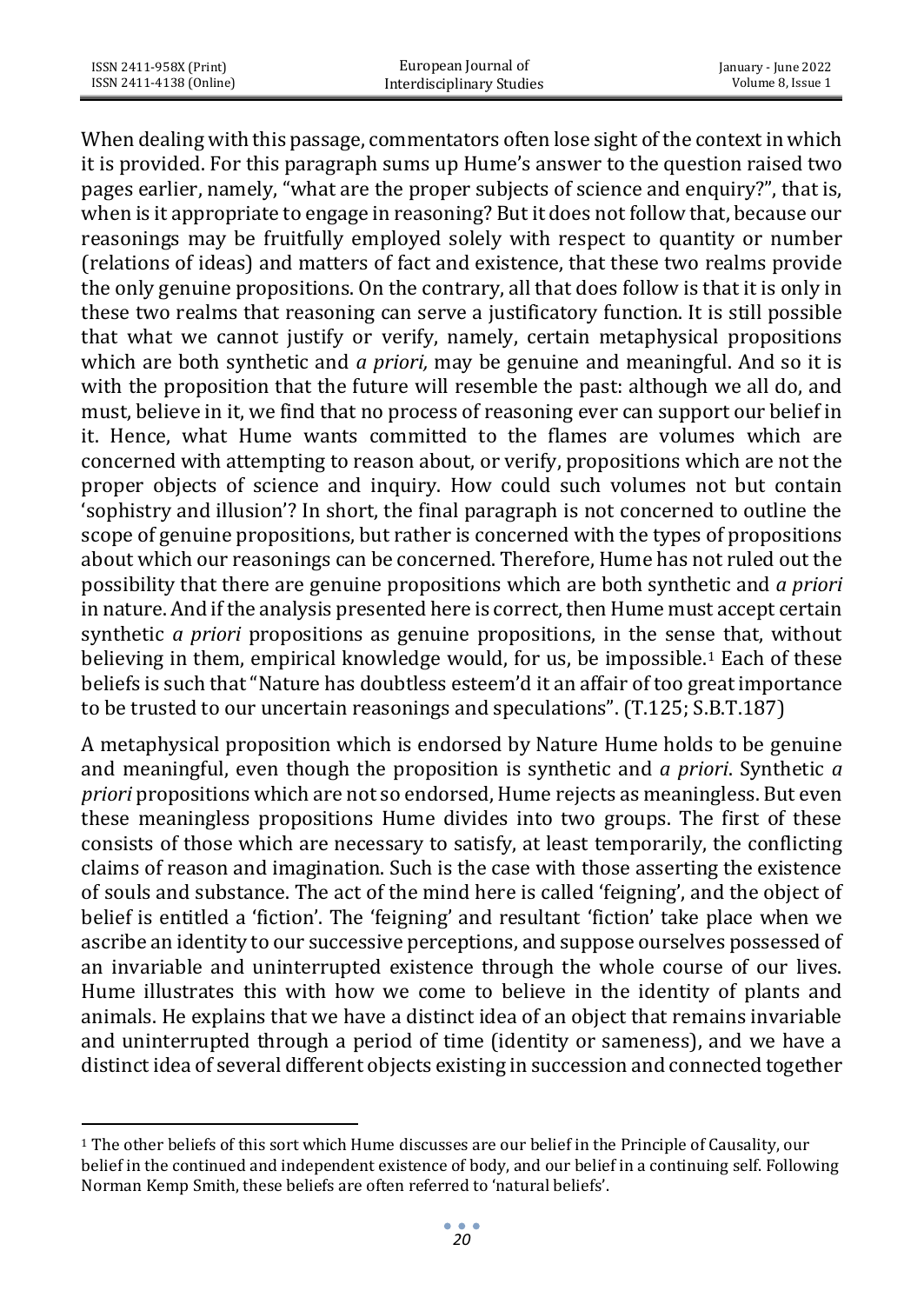by a close relation (diversity). He points out that in our common way of thinking, they are generally confounded with each other:

"[T]he relation facilitates the transition of the mind from one object to another, and renders its passage as smooth as if it contemplated one continuous object…In order to justify to ourselves this absurdity, we often feign some new and unintelligible principle, that connects the objects together, and prevents their interruption or variation. Thus we feign the continued existence of the perceptions of our senses, to remove the interruption; and run into the notion of soul, and self, and substance, to disguise the variation. But we may farther observe, that where we do not give rise to such a fiction…we are apt to imagine something unknown and mysterious, connecting the parts, and this I take to be the case with regard to the identity we ascribe to plants and animals….Thus the controversy concerning identity is not merely a dispute of words. For when we attribute identity, in an improper sense, to variable or interrupted objects, our mistake is not confin'd to the expression, but is commonly attended with a fiction, either of something invariable and uninterrupted, or of something mysterious and inexplicable, or at least with a propensity to such fictions. (T. 166-167; S.B.T. 254-255)

The second group of such metaphysical propositions which are rejected as meaningless are propositions expressing beliefs in the existence of matters with respect to which one can never have an idea, nor even generate a fiction, and, therefore, they are propositions which can never have meaning for us. Such is the case, for example, with regard to the claim that causal powers exist in objects.

'Tis natural for men…to imagine they perceive a connexion betwixt such objects as they have constantly found united together…But philosophers, who abstract from the effects of custom and compare the ideas of objects; immediately perceive the falsehood of these vulgar sentiments, and discover that there is no known connexion among objects… For it being usual, after the frequent use of terms, which are really significant and intelligible, to omit the idea, which we would express by them, and to preserve only the custom, by which we recall the idea at pleasure; so it naturally happens, that after the frequent use of terms, which are wholly insignificant and unintelligible, we fancy them to be on the same footing with the precedent, and to have a secret meaning, which we might discover by reflection. The resemblance of their appearance deceives the mind…and makes us imagine a thorough resemblance and conformity. (T.147-148; S.B. 223-224)

Much of the Humean enterprise in the First Book of the *Treatise* can, therefore, be seen as an attempt to sort out metaphysical synthetic judgements *a priori,* in order to determine which are intelligible and which are not, and which are merely useful and which are not.

Hume's reliance on the Experimental Method does not commit him to the view that there are no synthetic propositions *a priori*, or that all such utterances are mere